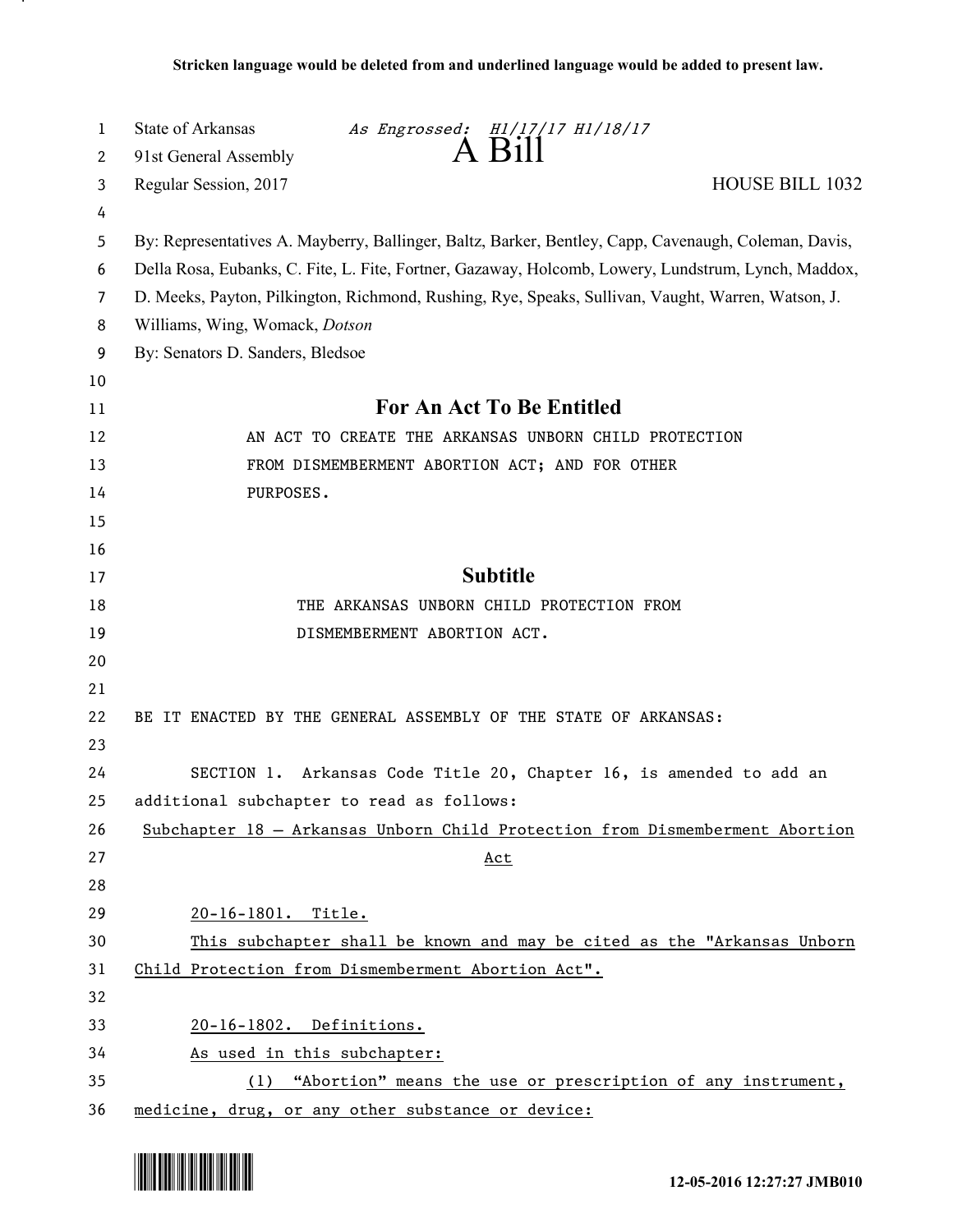| 1  | To terminate the pregnancy of a woman known to be<br>(A)                      |
|----|-------------------------------------------------------------------------------|
| 2  | pregnant with an intention other than to:                                     |
| 3  | Increase the probability of a live birth;<br>(i)                              |
| 4  | Preserve the life or health of the child after<br>(ii)                        |
| 5  | live birth; or                                                                |
| 6  | Remove a dead unborn child who died in utero<br>(iii)                         |
| 7  | as the result of natural causes, accidental trauma, or a criminal assault on  |
| 8  | the pregnant woman or her unborn child; and                                   |
| 9  | (B) Which causes the premature termination of the                             |
| 10 | pregnancy;                                                                    |
| 11 | (2) "Attempt to perform or induce an abortion" means an act or                |
| 12 | an omission of a statutorily required act, that under the circumstances as    |
| 13 | the actor believes them to be, constitutes a substantial step in a course of  |
| 14 | conduct planned to culminate in the performance or induction of an abortion   |
| 15 | in this state in violation of this subchapter;                                |
| 16 | $(3)(A)(i)$ "Dismemberment abortion" means an abortion performed              |
| 17 | with the purpose of causing the death of an unborn child that purposely       |
| 18 | dismembers the living unborn child and extracts one (1) piece at a time from  |
| 19 | the uterus through the use of clamps, grasping forceps, tongs, scissors, or   |
| 20 | similar instruments that, through the convergence of two (2) rigid levers,    |
| 21 | slice, crush, or grasp a portion of the body of the unborn child to cut or    |
| 22 | tear off a portion of the body of the unborn child.                           |
| 23 | (ii) "Dismemberment abortion" includes an abortion                            |
| 24 | in which suction is used to extract the body of the unborn child subsequent   |
| 25 | to the dismemberment of the unborn child as described under subdivision       |
| 26 | $(3)(A)(i)$ of this section.                                                  |
| 27 | "Dismemberment abortion" does not include an abortion<br>(B)                  |
| 28 | that uses suction to dismember the body parts of the unborn child into a      |
| 29 | collection container;                                                         |
| 30 | (4) "Physician" means any person licensed to practice medicine                |
| 31 | in this state, including a medical doctor or a doctor of osteopathy;          |
| 32 | (5) "Purposely" means to act with purpose with respect to a                   |
| 33 | material element of an offense when:                                          |
| 34 | (A) If the element involves the nature of the conduct of                      |
| 35 | the actor or a result of the conduct of the actor, it is the conscious object |
| 36 | of the actor to engage in conduct of that nature or cause such a result; and  |

12-05-2016 12:27:27 JMB010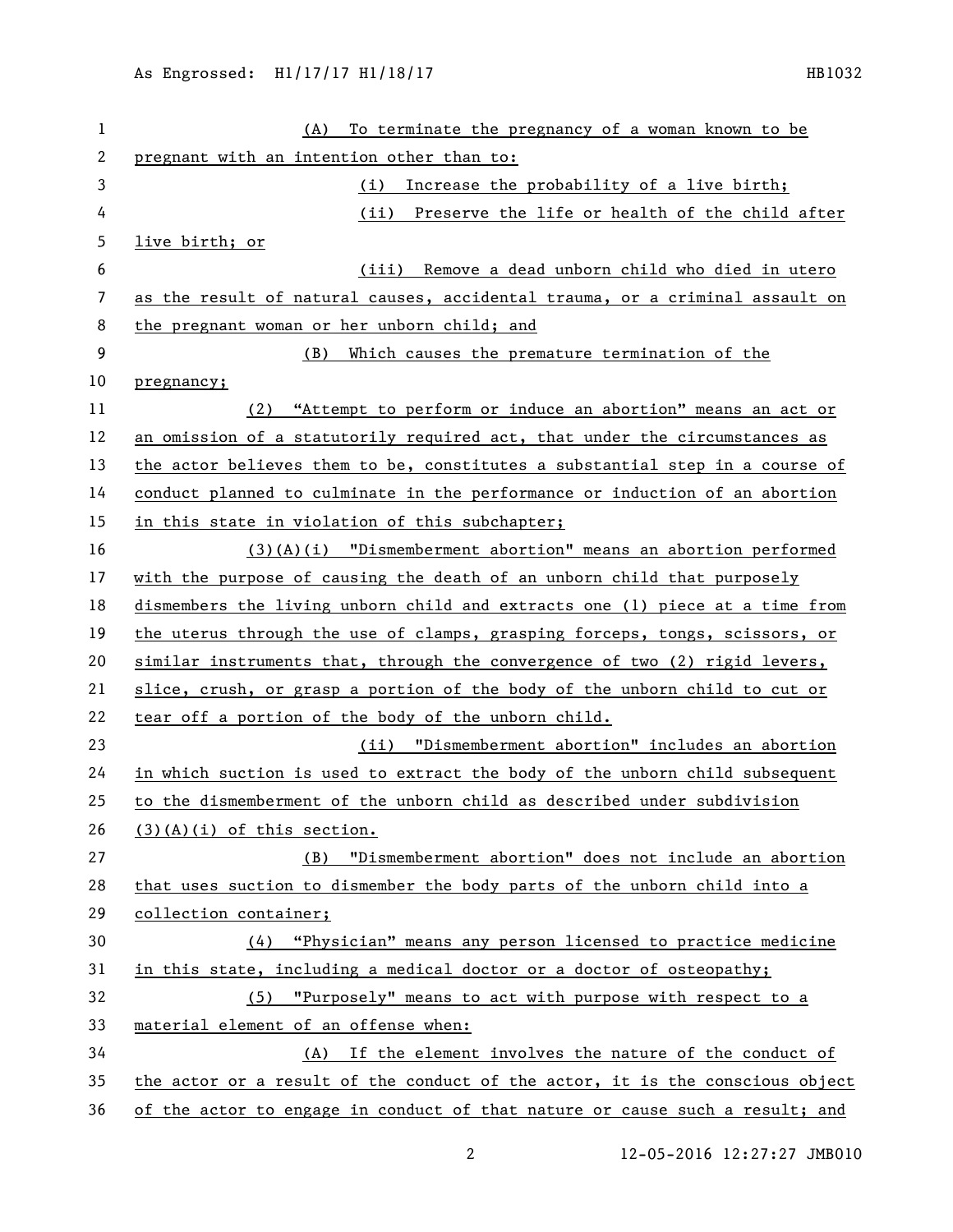| $\mathbf{1}$ | (B) If the element involves the attendant circumstances,                      |
|--------------|-------------------------------------------------------------------------------|
| 2            | the actor is aware of the existence of such circumstances or the actor        |
| 3            | believes or hopes that such circumstances exist;                              |
| 4            | (6)(A) "Serious health risk to the pregnant woman" means a                    |
| 5            | condition that, in a reasonable medical judgment, complicates the medical     |
| 6            | condition of a pregnant woman to such an extent that the abortion of a        |
| 7            | pregnancy is necessary to avert either the death of the pregnant woman or the |
| 8            | serious risk of substantial and irreversible physical impairment of a major   |
| 9            | bodily function of the pregnant woman.                                        |
| 10           | "Serious health risk to the pregnant woman" does not<br>(B)                   |
| 11           | include:                                                                      |
| 12           | (i) A psychological or emotional condition; or                                |
| 13           | (ii) A medical diagnosis that is based on a claim of                          |
| 14           | the pregnant woman or on a presumption that the pregnant woman will engage in |
| 15           | conduct that could result in her death or that could cause substantial and    |
| 16           | irreversible physical impairment of a major bodily function of the pregnant   |
| 17           | woman;                                                                        |
| 18           | "Unborn child" means an individual organism of the species<br>(7)             |
| 19           | Homo sapiens from fertilization until live birth; and                         |
| 20           | (8) "Woman" means a female human being whether or not she has                 |
| 21           | reached the age of majority.                                                  |
| 22           |                                                                               |
| 23           | 20-16-1803. Ban on dismemberment abortion.                                    |
| 24           | (a) A person shall not purposely perform or attempt to perform a              |
| 25           | dismemberment abortion and thereby kill an unborn child unless it is          |
| 26           | necessary to prevent a serious health risk to the pregnant woman.             |
| 27           | $(b)(1)$ A person who is accused of violating subsection (a) of this          |
| 28           | section may seek a hearing before the Arkansas State Medical Board regarding  |
| 29           | whether the dismemberment abortion was necessary to prevent a serious health  |
| 30           | risk to the pregnant woman.                                                   |
| 31           | The findings of the board are admissible in any court<br>(2)                  |
| 32           | proceedings under this subchapter.                                            |
| 33           | (3) Upon a motion by the person who is accused of violating                   |
| 34           | subsection (a) of this section, a court shall delay the beginning of a trial  |
| 35           | for no more than thirty (30) days to permit a hearing under subdivision       |
| 36           | $(b)(1)$ of this section.                                                     |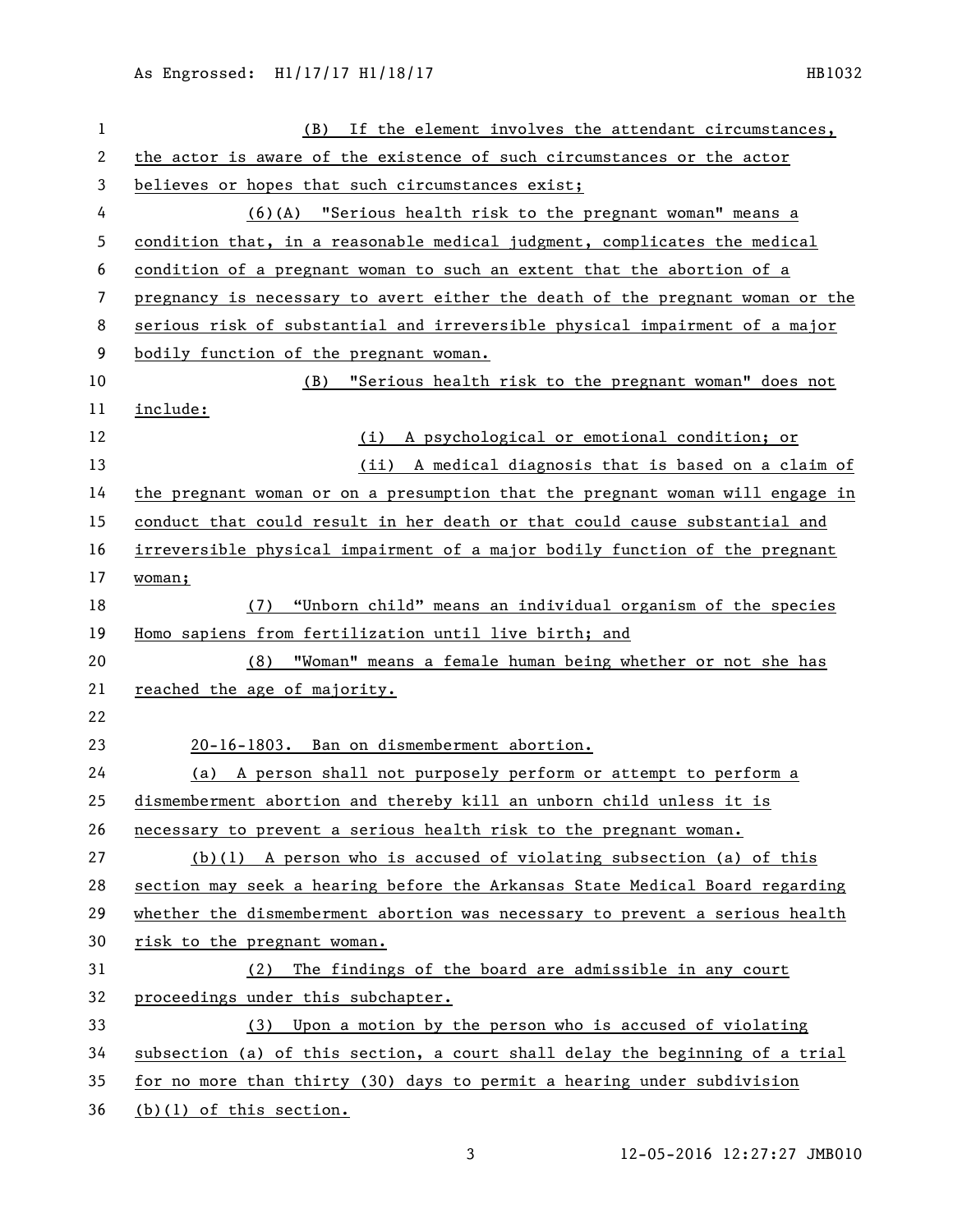| 1  | The following individuals are excluded from liability under this<br>(c)       |
|----|-------------------------------------------------------------------------------|
| 2  | subchapter:                                                                   |
| 3  | (1) A woman who receives or attempts to receive a dismemberment               |
| 4  | abortion;                                                                     |
| 5  | A nurse, technician, secretary, receptionist, or other<br>(2)                 |
| 6  | employee or agent who is not a physician but acts at the direction of a       |
| 7  | physician; and                                                                |
| 8  | A pharmacist or other individual who is not a physician but<br>(3)            |
| 9  | who fills a prescription or provides instruments or materials used in a       |
| 10 | dismemberment abortion to the physician or at the direction of the physician. |
| 11 | This subchapter does not prohibit an abortion by any other method<br>(d)      |
| 12 | for any reason, including rape or incest.                                     |
| 13 |                                                                               |
| 14 | 20-16-1804. Civil remedies - Attorney's fees.                                 |
| 15 | $(a)(1)$ A cause of action for injunctive relief against a person who         |
| 16 | has purposely violated this subchapter may be maintained by:                  |
| 17 | The woman who receives or attempted to receive a<br>(A)                       |
| 18 | dismemberment abortion in violation of this subchapter;                       |
| 19 | (B) A person who is the spouse, parent, or legal guardian                     |
| 20 | of the woman who receives or attempted to receive a dismemberment abortion in |
| 21 | violation of this subchapter; or                                              |
| 22 | (C) A current or former licensed healthcare provider of                       |
| 23 | the woman who receives or attempted to receive a dismemberment abortion in    |
| 24 | violation of this subchapter.                                                 |
| 25 | The injunction shall prevent the abortion provider from<br>(2)                |
| 26 | performing or attempting to perform further dismemberment abortions in        |
| 27 | violation of this subchapter.                                                 |
| 28 | $(b)(1)$ A cause of action for civil damages against a person who has         |
| 29 | purposely violated this subchapter may be maintained by:                      |
| 30 | The woman who receives a dismemberment abortion in<br>(A)                     |
| 31 | violation of this subchapter;                                                 |
| 32 | The father of the unborn child, if the father is<br>(B)                       |
| 33 | married to the woman at the time the dismemberment abortion was performed in  |
| 34 | violation of this subchapter; or                                              |
| 35 | If the woman who received a dismemberment abortion in<br>(C)                  |
| 36 | violation of this subchapter is a minor or has died as a result of the        |

4 12-05-2016 12:27:27 JMB010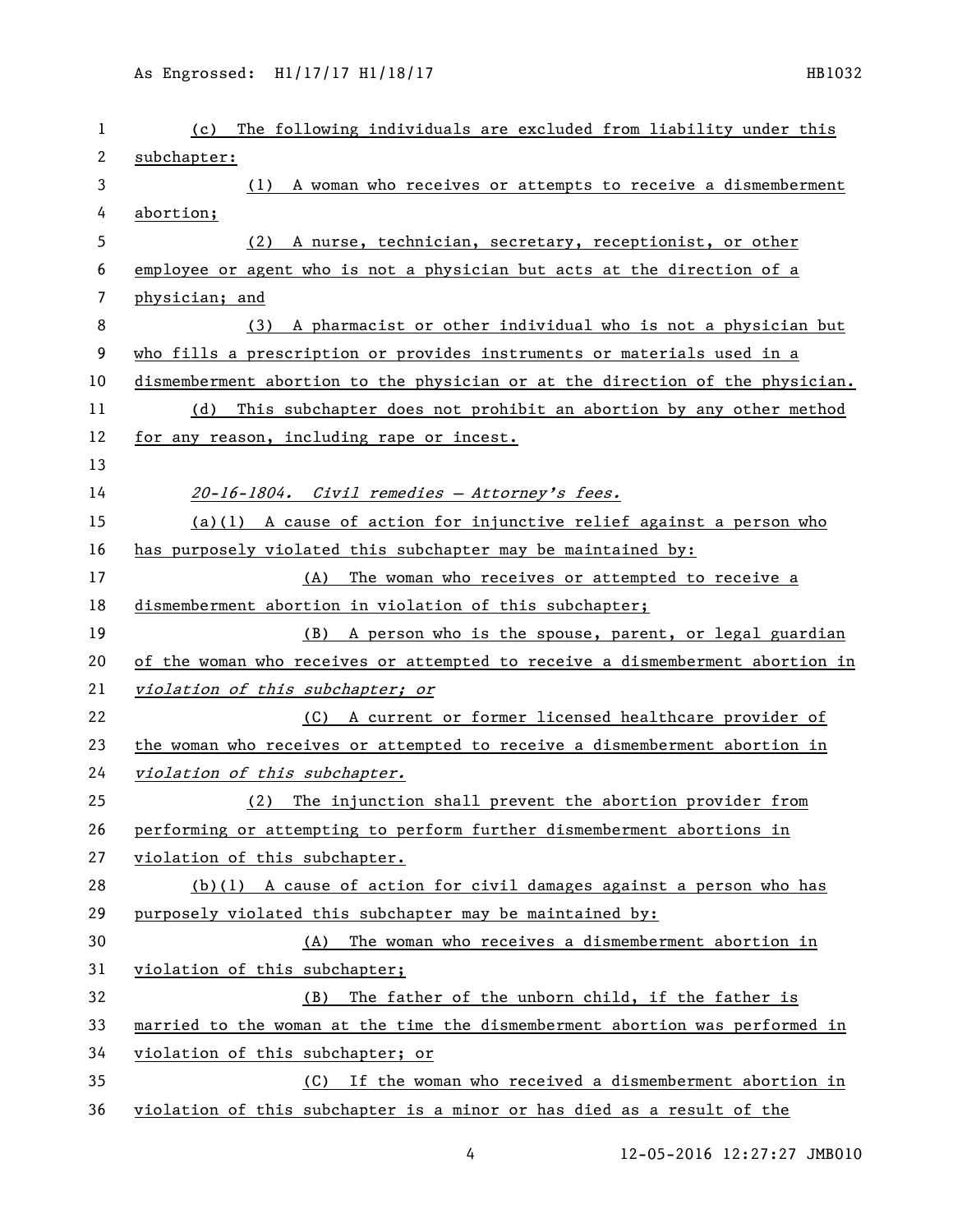## As Engrossed: H1/17/17 H1/18/17 111 12/17 112

| 1                        | dismemberment abortion, the parents or legal guardians of the woman who       |
|--------------------------|-------------------------------------------------------------------------------|
| 2                        | received a dismemberment abortion in violation of this subchapter.            |
| 3                        | (2) Civil damages shall not be awarded to a plaintiff if the                  |
| 4                        | pregnancy resulted from the criminal conduct of the plaintiff.                |
| 5                        | Civil damages shall include:<br>(3)                                           |
| 6                        | Monetary damages for psychological injuries and<br>(A)                        |
| $\overline{\phantom{a}}$ | physical injuries associated with the dismemberment abortion; and             |
| 8                        | Statutory damages equal to three (3) times the cost of<br>(B)                 |
| 9                        | the dismemberment abortion.                                                   |
| 10                       | $(c)(1)$ If judgment is rendered in favor of the plaintiff, the court         |
| 11                       | shall also render judgment for a reasonable attorney's fee in favor of the    |
| 12                       | plaintiff against the defendant.                                              |
| 13                       | If judgment is rendered in favor of the defendant and the<br>(2)              |
| 14                       | court finds that the plaintiff's suit was frivolous and brought in bad faith, |
| 15                       | the court shall also render judgment for a reasonable attorney's fee in favor |
| 16                       | of the defendant against the plaintiff.                                       |
| 17                       | (3) A reasonable attorney's fee shall not be assessed against                 |
| 18                       | the woman who received a dismemberment abortion.                              |
| 19                       |                                                                               |
| 20                       | 20-16-1805. Criminal penalty.                                                 |
| 21                       | A person who violates § 20-16-1803(a) commits a Class D felony.               |
| 22                       |                                                                               |
| 23                       | 20-16-1806. Protection of privacy in court proceedings.                       |
| 24                       | In a civil proceeding or action brought under this subchapter, the<br>(a)     |
| 25                       | court shall determine whether the anonymity of a woman who received or        |
| 26                       | attempted to receive a dismemberment abortion shall be preserved from public  |
| 27                       | disclosure without her written consent.                                       |
| 28                       | $(b)(1)$ Upon determining that the anonymity of a woman who received or       |
| 29                       | attempted to receive a dismemberment abortion shall be preserved, the court   |
| 30                       | shall issue an order to the parties, witnesses, and counsel and shall direct  |
| 31                       | the sealing of the record and exclusion of individuals from courtrooms or     |
| 32                       | hearing rooms to the extent necessary to safeguard from public disclosure the |
| 33                       | identity of the woman who received or attempted to receive a dismemberment    |
| 34                       |                                                                               |
|                          | abortion.                                                                     |
| 35                       | An order under subdivision $(b)(1)$ of this section shall be<br>(2)           |